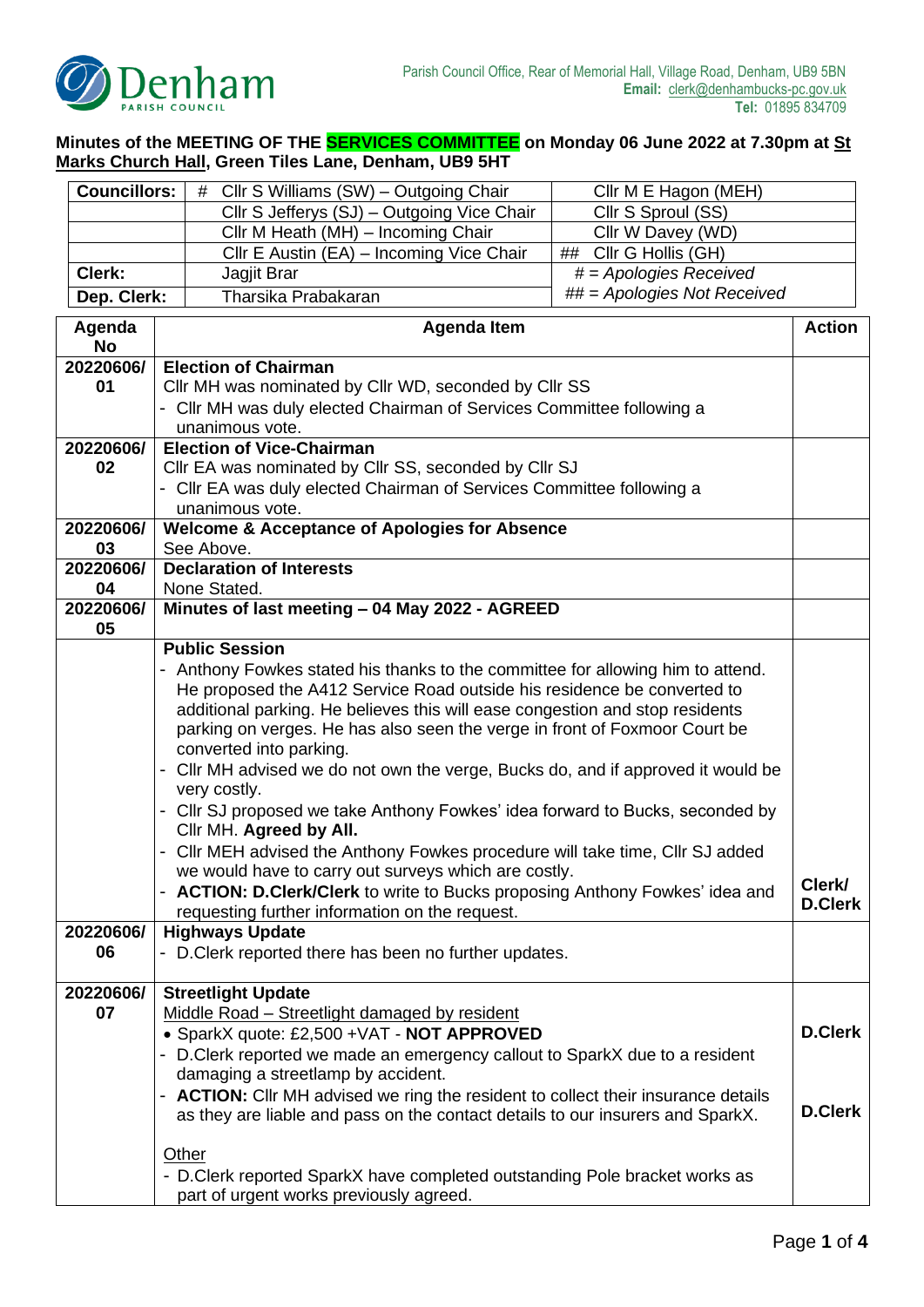

| 20220606/ | Devolved Services - Trial for 4 grass cuts including clearance a year                                                          |                |
|-----------|--------------------------------------------------------------------------------------------------------------------------------|----------------|
| 08        | <b>Trial Verge Quote from Roots Garden Services</b>                                                                            |                |
|           | • Trial verge cutting and collecting for 4 cuts: £2064.96 - APPROVED                                                           | <b>D.Clerk</b> |
|           | - Clerk advised the verge was being trialled for biodiversity reasons and will be an                                           |                |
|           | additional expense to what we already pay.<br>- Cllr EA advised we ask the allotment centre if they want the grass cuttings to |                |
|           | use as compost.                                                                                                                |                |
|           | - Cllr SJ advised to progress with the trial verge as it is 4 cuts instead of 6.                                               |                |
| 20220606/ | <b>Play Areas</b>                                                                                                              |                |
| 09        | <b>Higher Denham Outdoor Gym</b>                                                                                               |                |
|           | - D.Clerk stated the installation is progressing as scheduled on 20 <sup>th</sup> June 2022                                    |                |
|           | with expected completion on 24 <sup>th</sup> June 2022.                                                                        |                |
|           | <b>ROSPA Reports Reviewed</b>                                                                                                  |                |
|           | - D. Clerk advised there are no urgent works, but remedial works are required.                                                 |                |
|           | - Cllr MEH advised to carry out the remedial works as it is a safety concern.                                                  |                |
|           | - ACTION: D.Clerk to obtain quotes for the remedial works to be completed in                                                   | <b>D.Clerk</b> |
|           | play areas.                                                                                                                    |                |
|           | - Clerk advised we can carry out the timber work at Knighton Way Lane through                                                  |                |
|           | the warranty and stated that compared to last year we do not have many urgent<br>works.                                        |                |
|           | - Cllr WD raised when Philip Newall cuts the grass in Tatling End he no longer                                                 |                |
|           | comes up to the fence to cut the brambles, as they now grow into his garden.                                                   |                |
|           | - Clerk reported she spoke with Phillip Newall today itself. He stated he is happy                                             |                |
|           | to cut the bramble down the next time he visits Tatling End.                                                                   |                |
| 20220606/ | <b>Tree Works</b>                                                                                                              |                |
| 10        | James Martin Close - Resident G. Blinco<br>- Cllr MH advised residents can cut down the trees that encroach into their land.   |                |
|           | - Cllr MEH stated we should cut the trees down if they are on our land as they are                                             |                |
|           | our responsibility.                                                                                                            |                |
|           | - <b>ACTION:</b> D.Clerk to acquire quotes from Artemis to pollard and tidy the trees.                                         | <b>D.Clerk</b> |
|           | Clerk reported she had advised the resident the work would be carried out after                                                |                |
|           | bird nesting season.                                                                                                           |                |
|           | A412 Tree Overgrowth (Link Way to Denham Film Studios)                                                                         |                |
|           | - D. Clerk stated the overgrowth was reported on Fix My Street using the pictures                                              |                |
|           | CIIr SW had provided. Bucks replied stating they will carry out the job after bird                                             |                |
|           | nesting season.                                                                                                                |                |
|           | - Clerk advised the Handyman can carry out the work however at the previous                                                    |                |
|           | meeting it was agreed it is the responsibility of Bucks.                                                                       |                |
|           | - Cllr MH advised the path is Right of Way (ROW) obstructing residents and their<br>children.                                  |                |
|           | - Cllr MEH advised we write back to Bucks stating we understand however                                                        |                |
|           | equally we have the care and health and safety of our residents. They need to                                                  |                |
|           | be able to access the ROW.                                                                                                     |                |
|           | - Clerk advised we can raise this issue with our LAT.                                                                          |                |
|           | - <b>ACTION:</b> Contact Bucks or LAT to raise our concerns regarding the overgrowth                                           | <b>D.Clerk</b> |
|           | of the trees and grass verge on A412.                                                                                          |                |
|           | <b>Knighton Way Lane</b>                                                                                                       |                |
|           | - Cllr SJ reported a resident raised a complained a streetlight is being blocked by                                            |                |
|           | tree/hedge growth.                                                                                                             |                |
|           | - ACTION: D.Clerk to instruct handyman to investigate and undergo necessary                                                    | <b>D.Clerk</b> |
|           | work to clear the bramble obstructing the streetlight.                                                                         |                |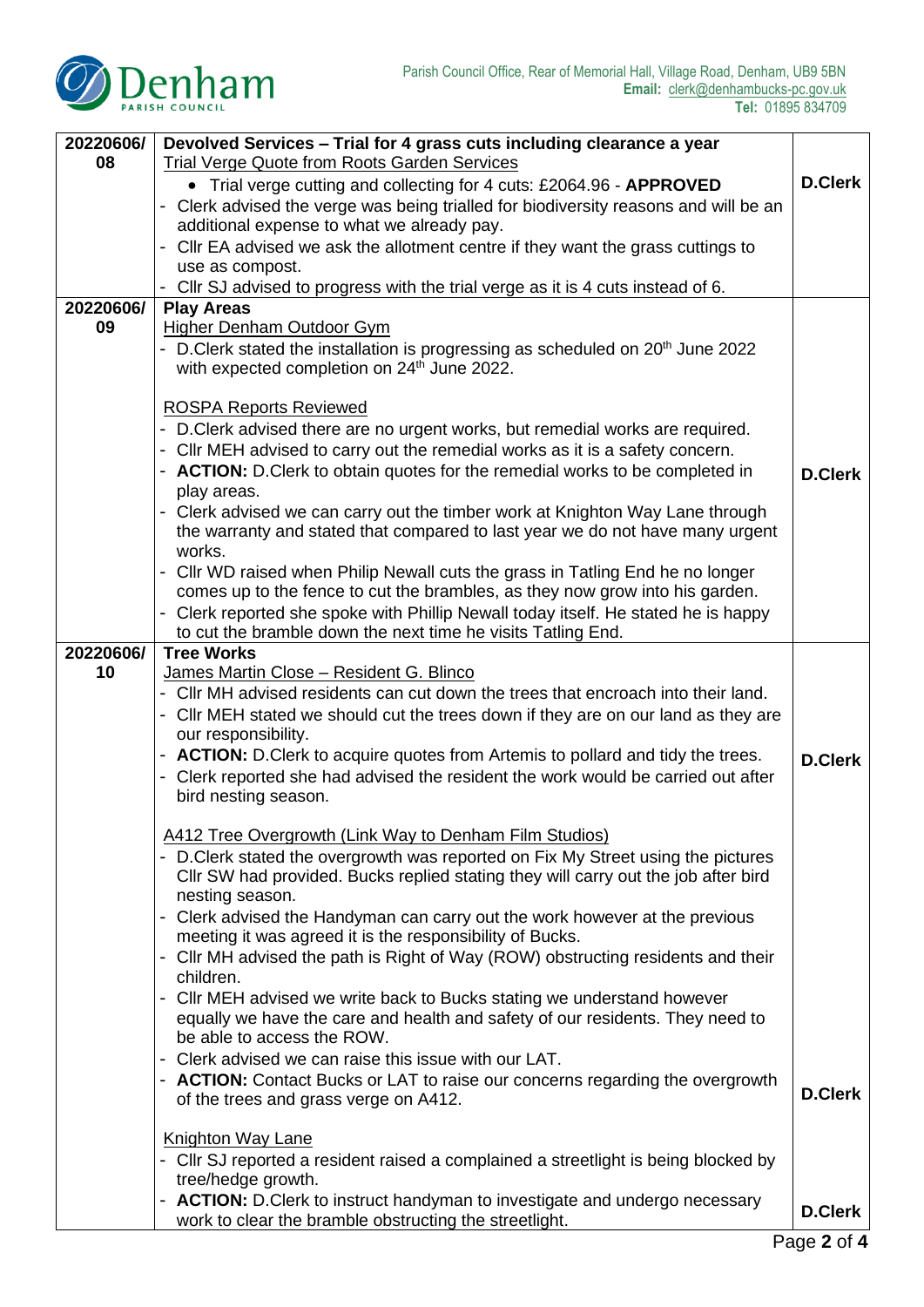| 20220606/ | <b>Denham Village Green Maintenance</b>                                                                                                              |                |  |
|-----------|------------------------------------------------------------------------------------------------------------------------------------------------------|----------------|--|
| 11        | <b>Bench Slab Quotes</b>                                                                                                                             |                |  |
|           | • Blue Sky: £911.35 + VAT - NOT APPROVED                                                                                                             | <b>D.Clerk</b> |  |
|           | • Falcon Building Maintenance: £475.00 + VAT - APPROVED                                                                                              |                |  |
|           | - Cllr MH asked if both companies received the same quote description. D.Clerk<br>confirmed they were given the same descriptions.                   |                |  |
|           | - Cllr MH advised we should go with the quote which costs less. All AGREED                                                                           |                |  |
|           | <b>River Misbourne Post</b>                                                                                                                          |                |  |
|           | - Cllr MH informed due to an accident a few years back, we couldn't acquire a<br>concrete replacement and therefore had to obtains a wooden post.    |                |  |
|           | - Cllr WD suggested we should have a new concrete post. Cllr MH explained<br>there are no companies who supply the post in the exact shape and form. |                |  |
|           | - Clerk advised the wooden post became rotten as it was not maintained.                                                                              |                |  |
|           | - Cllr SJ added that we go ahead with the replacement and maintain the posts.                                                                        |                |  |
|           | - ACTION: D.Clerk to check the number of posts that need replacing and acquire                                                                       |                |  |
|           | quotes.                                                                                                                                              | <b>D.Clerk</b> |  |
| 20220606/ | <b>Martin Baker Sports Ground</b>                                                                                                                    |                |  |
| 12        | <b>Cabin Bench Quotations</b><br>• SPEC 1: Supply and Deliver bench units at £3,094.00 - NOT APPROVED                                                |                |  |
|           | • SPEC 2: Supply and Deliver bench units at £5,781.00 - APPROVED                                                                                     | <b>D.Clerk</b> |  |
|           | • Assembly of either Spec 1 or Spec 2: £689.00 - APPROVED                                                                                            |                |  |
|           | - Cllr MH asked if these had been recommended by the football manager - Yes                                                                          |                |  |
|           | - D. Clerk advised Spec 2 provides additional protection; however, to take care in                                                                   |                |  |
|           | cleaning the bench as the paint can get chipped causing rust.                                                                                        |                |  |
|           | - Cllr MEH advised we go with Spec 2 which will last longer.                                                                                         |                |  |
|           | - D.Clerk informed the assembly cost is optional.                                                                                                    |                |  |
|           | Denham United Football Club                                                                                                                          |                |  |
|           | Denham United requested permission to use the Martin Baker pitch on 30 <sup>th</sup><br>$\bullet$                                                    |                |  |
|           | July for a 5-a-side tournament - AGREED BY ALL                                                                                                       | <b>Clerk</b>   |  |
|           | - Cllr MEH advised to be wary of parking as it is a tournament and there will be a                                                                   |                |  |
|           | lot of residents present.                                                                                                                            |                |  |
| 20220606/ | <b>CCTV on Way &amp; Tillard</b>                                                                                                                     |                |  |
| 13        | - Cllr MH read the Guidance Notes from Ambush Security.<br>- <b>ACTION:</b> Cllr WD to contact the Bowls Club regarding CCTV installation on their   | <b>WD</b>      |  |
|           | premise.                                                                                                                                             |                |  |
|           | - D. Clerk advised the Bowls Club will be receiving a free CCTV as we will have                                                                      |                |  |
|           | one camera overlooking their side.                                                                                                                   |                |  |
|           | - <b>ACTION:</b> D.Clerk advised we must check if we require planning permission to                                                                  | <b>D.Clerk</b> |  |
|           | erect a pole on the premise.                                                                                                                         |                |  |
|           | - Cllr EA advised to ensure CCTV is not overlooking into residents' homes as it's                                                                    |                |  |
|           | against the principles of GDPR. Especially if we need to prosecute, the footage<br>should not have any infringements.                                |                |  |
|           | - Clerk advised a quote has not been received and it is dependent on Bowl's Club                                                                     |                |  |
|           | allowing access for power.                                                                                                                           |                |  |
| 20220606/ | A412 North Orbital Road Verge Parking                                                                                                                |                |  |
| 14        | See Public Session                                                                                                                                   |                |  |
| 20220606/ | <b>Services Finance</b>                                                                                                                              |                |  |
| 15        | Services Payments List - APPROVED                                                                                                                    |                |  |
|           | - Cllr SJ stated to pay the emergency callout and claim from the resident - £600                                                                     |                |  |
|           |                                                                                                                                                      |                |  |